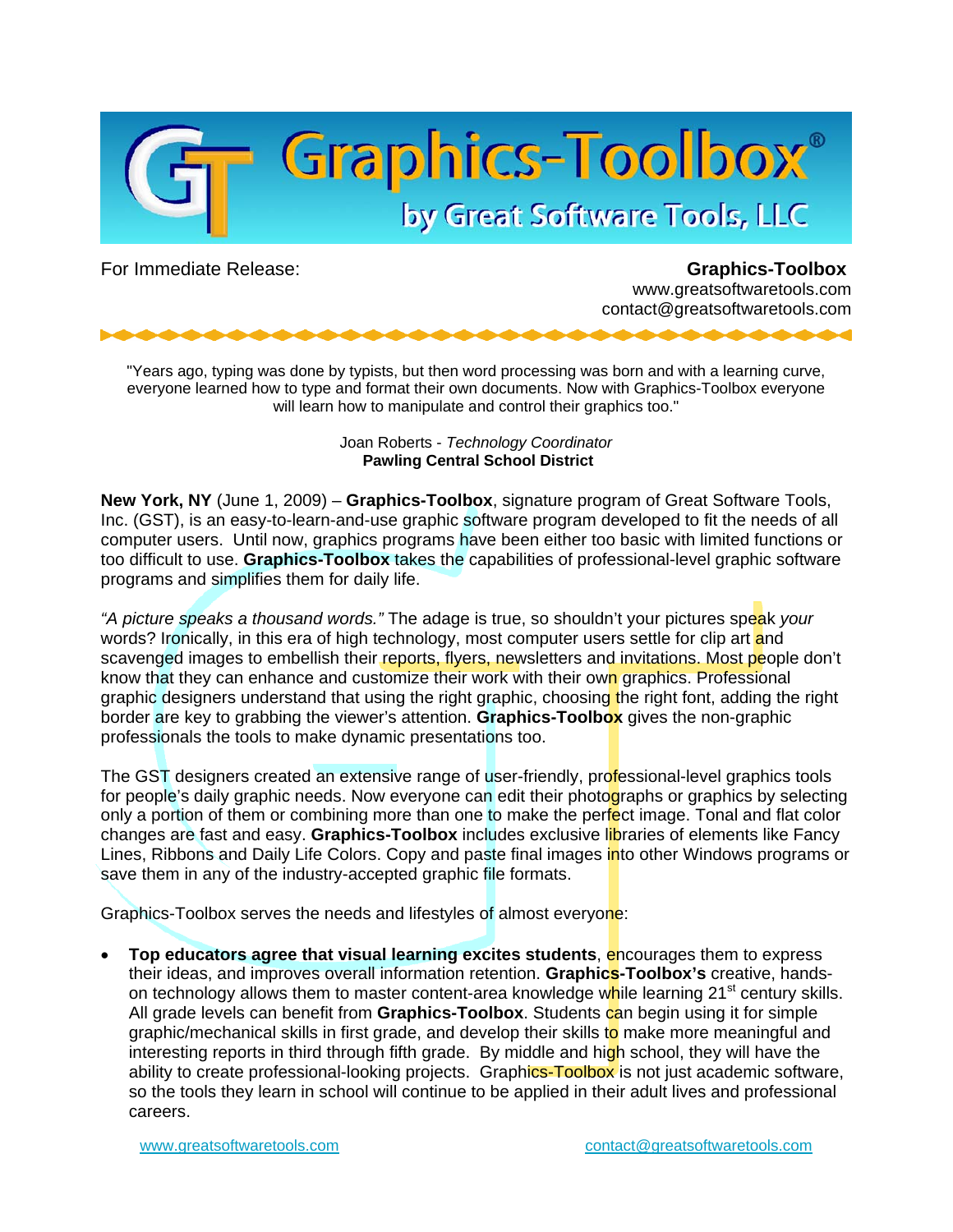

\* Recognition soars with pictures. Various studies show that recognition doubles for a picture compared with text.

\* Medina, John (2008) Vision Rule #10 Recognition graphs, www.brainrules.net/vision

- **Scrapbooking is going digital**; it is a natural evolution and **Graphics-Toolbox** is ready to help! With digital cameras, photos are naturally on our computers. No need to print them and glue them to the page – build the page around them. Exciting digital kits are easy to download and much cheaper than the 3D equivalent. And storage! Devoted scrappers are running out of room to store all the papers and stamps and templates and embellishments and die cutters and… Economy may be the most convincing reason for the devoted scrapbooker to go digital right now. Her budget may not allow her to buy expensive new equipment and supplies, but she can still express her creativity and archive lasting memories in the world of digital scrapbooking.
- **Businesses of all sizes** need to develop logos and marketing materials and present their data and images in persuasive and effective formats. **Graphics-Toolbox** gives business professionals at all levels - administrative, sales, marketing, accounting or management - the tools they need to convey their message and impress their audience. Research clearly demonstrates that adding pictures to text has a dramatic impact on the viewer.

To quote the developmental molecular biologist John Medina, director of the Brain Center for Applied Learning Research at Seattle Pacific University and author of "Brain Rules":

- $\checkmark$  "We are incredible at remembering pictures. Hear a piece of information, and three days later you'll remember 10% of it. Add a picture and you'll remember 65%.
- $\checkmark$  Toss your PowerPoint presentations. It's text-based (nearly 40 words per slide), with six hierarchical levels of chapters and subheads—all words. Professionals everywhere need to know about the incredible inefficiency of text-based information and the incredible effects of images. Burn your current PowerPoint presentations and make new ones."

\*\*Medina, John (2008) Vision Rule #10 Recognition graphs, www.brainrules.net/vision

To illustrate John Medina's points, which of the 3 boxes below makes the biggest impact on you? **Graphics-Toolbox** enables you to make a bigger impact on your viewer too.

I visited the Great Wall of China last May. They say that it stretches over 4000 miles, through tall green mountains and was built to protect the Chinese Empire from its enemies.

F